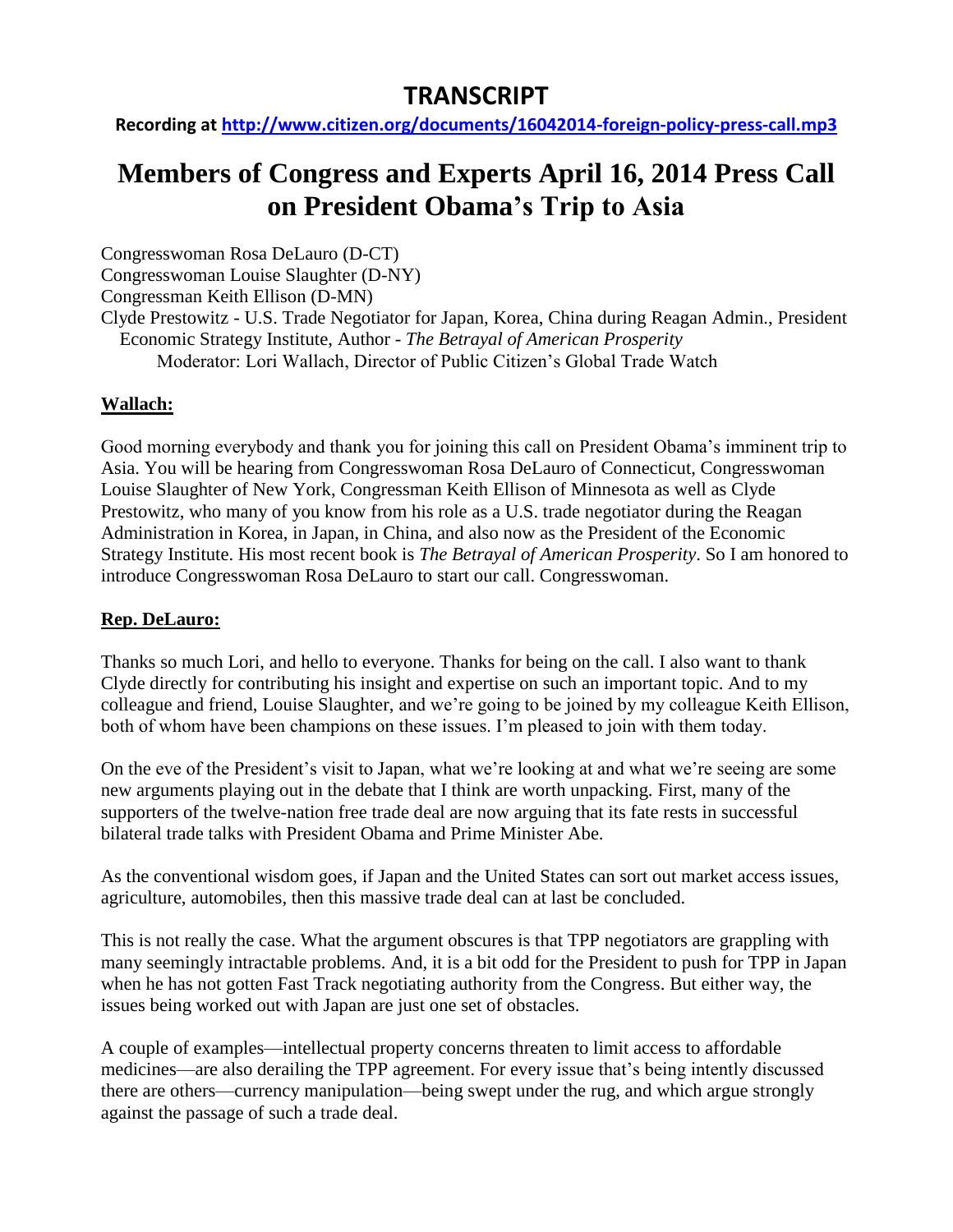Foremost among these is the impact — in my view, devastating impact— that the agreement would have on jobs and the American middle class. We know how this plays out with the American workers. We saw it with NAFTA and we saw it with Korea. Twenty years ago we were promised NAFTA would bring an unprecedented economic boon—200,000 jobs in the first year alone, and now two decades later we know how it played out. 1993, before NAFTA, the U.S. had a \$2.5 billion trade surplus with Mexico, \$29 billion deficit with Canada. By 2012 it exploded into a combined NAFTA trade deficit of \$181 billion. Also, since NAFTA 845,000 U.S. workers in the manufacturing sector lost jobs due to imports from Canada and Mexico or the relocation of those factories to those countries.

Another example, more recent, is the trade agreement with Korea, which passed in 2012. President Obama said it would support, and I quote, "70,000 American jobs from increased goods exports alone." What's the reality? US exports to Korea fell 10 percent in the pact's first year, and the U.S. trade deficit with Korea exploded, leading to net loss of tens of thousands of American jobs in the first year.

The data is in. It's irrefutable. We know the impact this trade deal would had on jobs. We have seen this movie several times before.

That is one of the reasons why I believe what we're beginning to hear now is a lot more in the way of foreign policy, national security arguments in support of the trade deal. Now both implicitly and explicitly argued by Vice President Biden and others is that the TPP is needed to counter the growing influence of China in the region.

Let's just be clear—we've heard these same sorts of foreign policy arguments attached to NAFTA and to Korea. We needed NAFTA to bolster Mexico, prevent mass migration to the United States, and yet we still have serious immigration issues. CAFTA and Columbia were needed to hedge against Venezuela and bolster our stature in South America. The South Korea agreement to strengthen our alliance vis a vis North Korea.

Our security alliance with countries like Japan, in my view, is strong enough without TPP. And TPP countries do not see this deal as a means to counter China.

The primary issue here is not security. It is that TPP would force Americans to compete against workers from nations such as Vietnam, where the minimum wage is \$2.75 per day. It threatens to roll back financial regulations, environmental standards, and U.S. laws that protect the safety of drugs, and food and the toys we give to our kids. It creates binding policies in countless areas so that Congress and state legislatures would be thwarted from mitigating the pact's damage in the future. All indications are the impact from TPP on American workers and the middle class will be profoundly negative.

Now we hear that this must happen for foreign policy reasons, national security reasons, to preserve our presence in the region, to act as a bulwark against China. You know, the arguments don't wash especially considering that the door's left open for China to join.

There's lots of ways, positive ways, in which we can enhance our competitiveness with China in the global economy. We need to invest in our own infrastructure, in manufacturing, and job training. We need to address issues like currency manipulation, the use of state-owned enterprises, and the need for global labor protection. We can enter trade deals that are mutually beneficial. We can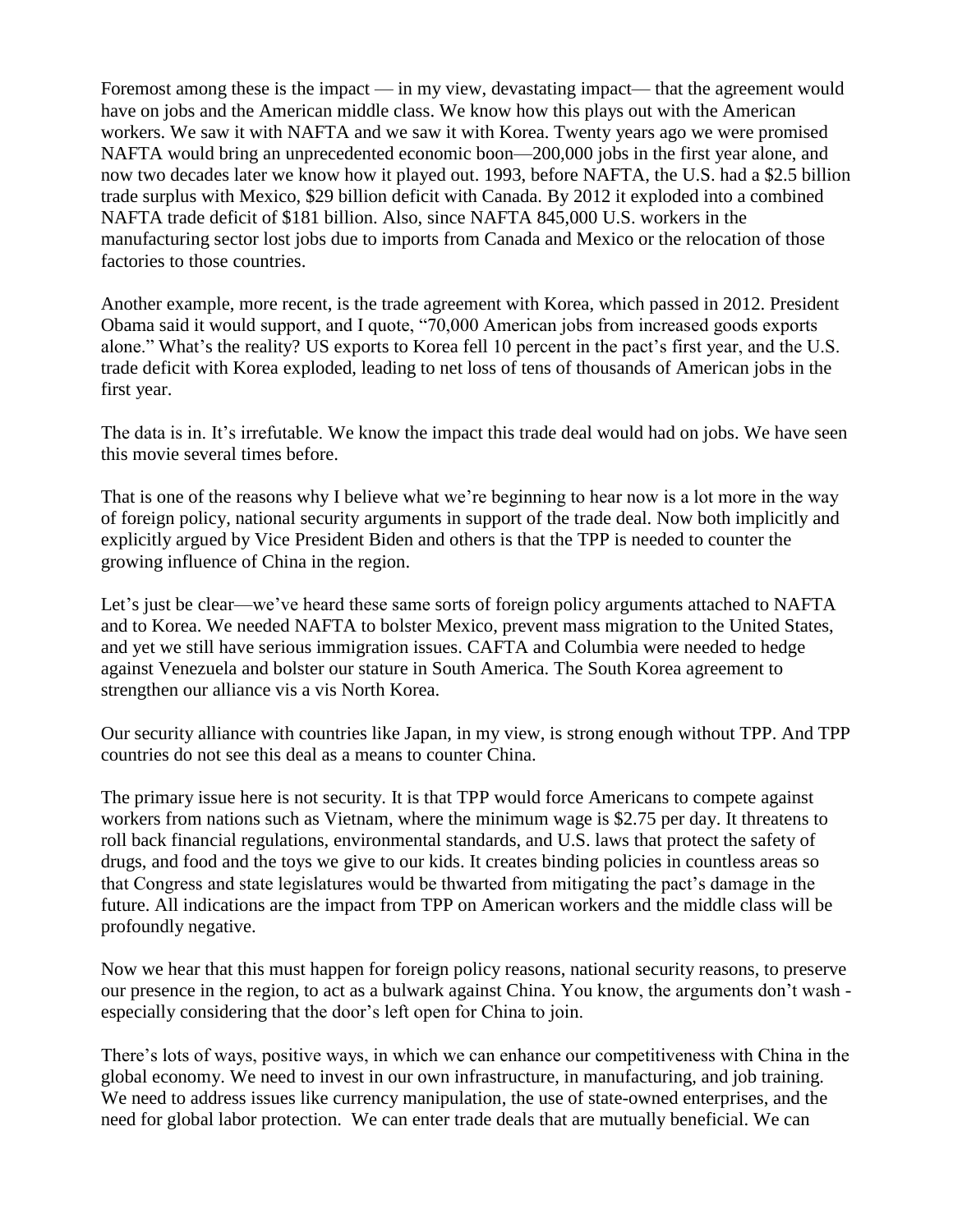grow exports while doing the right thing by our workers and what our priorities and economic goals are as a nation.

You have nearly two thirds of Americans opposing the granting of Fast Track authority to the President for this deal. Last year 178 House Members of both parties publically declared their opposition to it.

The opposition to Fast Track is not because we are anti-trade, nor do we have any unfriendly feelings toward our allies in Asia. It is because Congress has always had an important, constitutional oversight role to play in trade matters, and we believe that we should not blindly endorse any more NAFTA-style deals negotiated behind closed doors, which sell out our workers, offshore our manufacturing, and depress our wages further, and depress benefits further. I'm so proud to be on this call today and I thank you very very much.

### **Wallach:**

Thank you very much, Congresswoman. It is my honor to now introduce Congresswoman Louise Slaughter from New York, the Ranking Member of the Rules Committee. Congresswoman.

#### **Rep. Slaughter:**

Thank you, Lori. Thanks to everybody for being on this call because it is terribly important. In the years that I've been in Congress, I have yet to see any trade agreement that benefitted in almost any way either the American producer or the American worker.

Indeed, I represent part of Western New York, which has been so decimated by NAFTA that we are just now starting with some new innovative manufacturing and new ideas to reclaim some of our economy. This is no time at all – in my opinion – for the United States to enter into another gigantic trade agreement which will do nothing more except damage our own economy. It is really shameful, in my opinion, that the United States of America has let itself be led into doing the same kind of trade agreements over and over again.

Fast Track was started in the 70s as a way to give the administration an opportunity to negotiate trade deals with Congress only rubber-stamping what they did. What Fast Track does is take Congress out of the trade agreement, so we are totally unable to represent our constituencies, our region or our government. This trade agreement, President Obama could agree to sign, and all we would get would be 90 days to vote up or down, no amendments, no changes.

As this negotiation has gone on, I've been particularly concerned about wool and wool tariffs. I represent one of the last manufacturers of men's suits in the United States—Hickey Freeman—and we are very much worried because we kept hearing rumors that Vietnam was going to get such wool advantages that it could destroy that major corporation in our country. I was allowed to see a couple spreadsheets discussing jackets and wool, but telling you nothing. The two young women who came over from the Trade Representative's office couldn't tell me anything. I couldn't have my own staff with me. I had a staff member from the Ways and Means Committee, who as I understand, has joined over at the trade negotiators.

When I say we've been shut out – we have been shut out. Rumors that I have been hearing is that the financial services and pharmaceuticals sectors in the United States are really running this whole operation, and that they will be making out like bandits. Well, we don't know.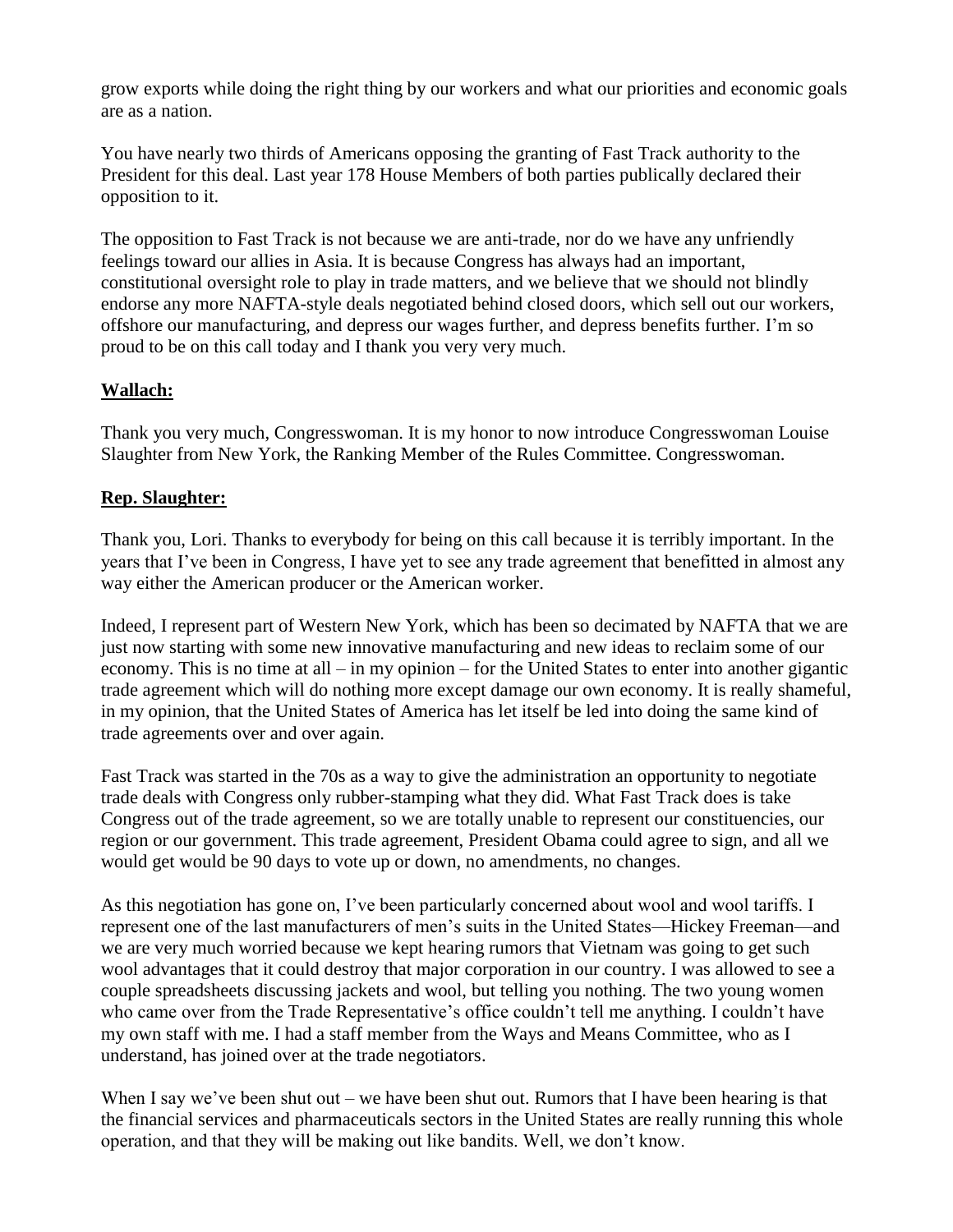But what I do know for sure is that if we stop Fast Track, that brings Congress back into it. And I'm glad what Rosa said – and let me add onto that – we are not against trade. But we have never had fair trade.

We rebuilt all those countries – Germany, Japan, South Korea – with our military contracts. In the case of Korea, if anybody should attack them we have to go in and fight for them.

I really want my country to grow up. I really want people to understand what is happening here and really look at the figures. I have two [*inaudible*] in western New York where they are being boarded up, where people used to have good jobs at good wages. Eastman Kodak, let me give that for an example. When I first went to Congress, we had 69,000 people working in Rochester for Eastman Kodak, now it's down to less than a fourth of that. And they have been through bankruptcy. These are the things that we're concerned about and we're worried about. If we stop Fast Track, then we don't have a trade agreement shoved down on us that we have no possibility of talking about. It's just totally un-American. The Constitution gives trade agreement rights to the Congress of the United States. We're simply trying to reclaim that.

I'm so happy to be here this morning, and so happy about the interest that you have displayed being here with us. And certainly a big thank you to Clyde, I can't wait to read your book. I'm going out this afternoon to get it. Thank you, Clyde, you have seen the light and I love that! Thank you all.

#### **Wallach:**

Thank you, Congresswoman. It is now my honor to introduce Congressman Keith Ellison from Minnesota. Congressman.

#### **Rep. Ellison:**

Thank you everybody on the call. It was a pleasure to hear Congresswomen Slaughter and DeLauro talk about this key issue. They have already hit on the key points that I have so I'm not going to belabor. But I do want to make a few points before we move forward.

I would encourage any journalists on the call to look at U.S. trade deficits over time since NAFTA. What you will see is just growing trade deficits which result directly in the loss of U.S. jobs.

When asked how we're going to address trade deficits, many of the proponents of the TPP don't have much to say. The bottom line is we have trade deficits with more than half of the countries that are supposed to be signatories to this agreement.

If that's true, what is in this agreement that's going to reverse that trend? Nothing that I can see. At the end of the day, the people who are proposing this TPP have yet to answer how they're going to address our trade deficit problem, how they're going to address the opacity problem, because we cannot see this document. Louise Slaughter is absolutely right. When we say we can't see it—yeah, USTR Reps. will come in and show you a few pages, but it'll be difficult to understand, the staff can't participate, and then they leave and you're no better off, but they get to say "oh you saw it." We didn't really see it, not in any meaningful way.

And so at the end of the day, we cannot support trade promotion authority because our job is to look after the public interest, not the private gain of certain multi-national corporations. Our job is to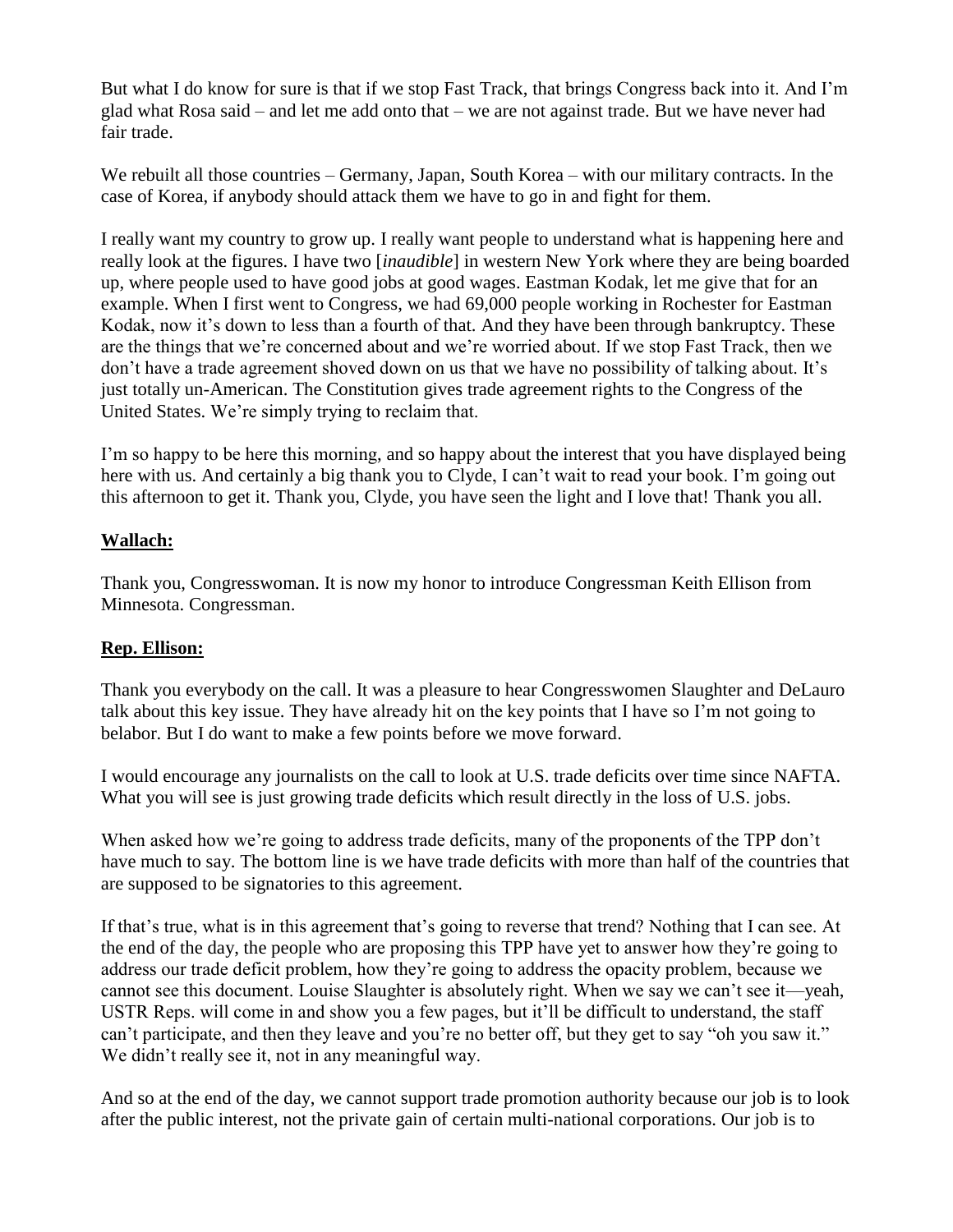look after the people we represent, who are small-business people, workers, people who need access to affordable drugs. Our job is to look after those folks.

I cannot support this and I would urge my colleagues not to support it. I think if anyone wants to make the claim that somehow the TPP is going to be a great thing for the United States, we need to start talking apples to apples. How is this going to affect jobs, manufacturing jobs, jobs in the garment industry? How is this going to affect drug prices? How is this going to affect the key issues that our people depend upon every single day.

So far I haven't gotten any answers. And I'm growing more suspicious as time goes by and we continue to get no answers - because if they had good answers, obviously they'd be bragging about them. But the truth is, if you look at the history of these trade agreements that they don't.

At the end of the day, the folks who proposed the TPP are going to laud the profitability of certain corporations who have benefited from NAFTA. But what they're not going to talk about is the job impact, the immigration impact - difficult impacts that have affected livelihoods and have contributed to income inequality and diminished economic opportunity for Americans - decades of flat wages. So with that, I'm going to wrap up and send it back to my colleagues.

#### **Wallach:**

Thank you very much, Congressman. Now I'd like to introduce Clyde Prestowitz. Clyde Prestowitz is very well known as one of our country's leading experts on the intersection between geopolitics and economics. He had a long and some might say difficult experience as a U.S. trade negotiator in Japan and Korea and China during the Reagan Administration. And as President of the Economic Strategy Institute, he brought that negotiator's experience now to many books and professorships. Clyde, take it away.

#### **Clyde Prestowitz:**

Thank you for kindly inviting me. It's a pleasure to be with the congresspersons. When the TPP was first raised as a possibility, I was among those consulted by the White House on what the objectives of the TPP should be. I asked the officials in charge at the time what the real objective of the U.S. was.

It's important to understand that the history of the TPP actually began in Singapore. Singapore had been proposing a variety of free trade agreements in the South Pacific and Southwestern Pacific, and for a long time the U.S. ignored these, but then a couple of years ago the White House picked it up as a major objective. And so my question was "why?"

The answer was not that we're going to create jobs for the United States, not that we're going to stimulate the U.S. economy, but that we're going to reassure our friends and allies in Asia that, quote, "we're back". This was to be in response to a complaint that had arisen in Southeast Asia that we, America, had somehow gone away and had not been attending all the top conferences in Asia and so forth.

So the objective is really a geopolitical objective, not an economic objective. But because the mechanism to express this "we're back" feeling is a trade agreement, it has to be presented and sold as something that's going to create jobs in the U.S. and that's going to benefit the U.S. economy.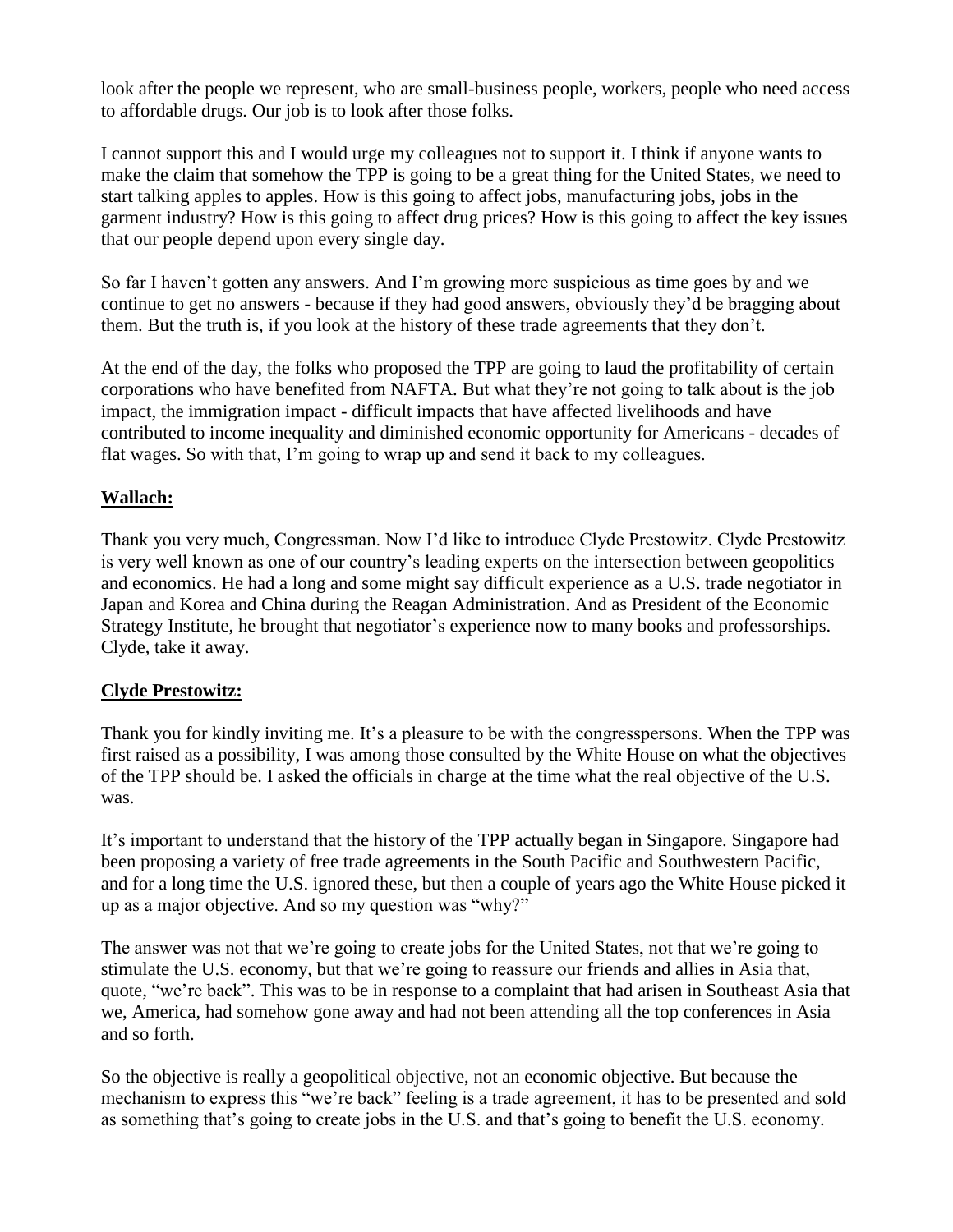So in my mind there are two questions. One is, will a TPP as we understand it at the moment actually be a plus for the US economy? And two, will it in any way affect our security position in the Pacific, in the world, and in some way strengthen that position? I think the answer to both questions is no.

In terms of the impact on the U.S. economy, we have to realize and remember that the two major factors that drive trade and that drive globalization are currency values and investment incentives, and the question of competition policy. None of those three issues are covered by the TPP as it presently stands.

I don't know whether to laugh or cry because U.S. negotiators have been negotiating long into the night with Japan on tariffs on pork and beef and rice, and talking about reducing these tariffs by some percentage point. And yet we've seen that changes in currency values can wipe out in a few minutes any of the effects of tariff cuts.

The investment incentives that are used by many counties to attract production that on a normal market-cost basis would be done in the U.S. competitively, but induces offshoring because of tax breaks, because of free land, because of free utility costs and so forth — those kinds of incentives are not at all a part of the negotiations and yet they are much more powerful than tariffs in driving or determining trade flows.

I think that the net result here is an agreement that, like its predecessors, is very likely to end up with an increase in U.S. trade deficit, with a net loss of U.S. jobs.

If that were going to buy greater security and somehow cement alliances, that might even possibly be a price worth paying — but it doesn't seem that it is going to change the alliance situation. We have the anomalous situation that we're proposing a TPP to strengthen alliances, and yet the Japanese and Korean Prime Ministers barely can talk to each other. The antagonism between Korea and Japan or between Japan and some of its other neighbors goes back, of course, to long before World War II and has not been resolved. It's not clear that they actually want this security arrangement as much as we do.

Then that raises the question of "what's the *threat* to the United States?" The argument is that a deal like this will strengthen the alliance to counter China. It's not clear why China has to be countered. China's not necessarily a threat to the U.S.

My bottom line is that it's not going to strengthen the security position of the U.S. and it's not going to improve the U.S. economy. It may — and this is a very important point — be good for certain global companies that have their headquarters in the U.S., but what's good for global companies is not necessarily what's good for the American citizen and worker, and in this case the net economic result would be negative for the U.S. Either the deal has to be improved or we shouldn't do it. Thank you.

#### **Wallach:**

Thank you very much, Clyde Prestowitz. We are going to open the call for questions in just a minute. I will only to direct reporters' attention to a report we have recently published on the use of foreign policy claims to sell trade agreements over the last twenty years. What we have found is that when the economics sales job for an agreement starts to falter — as certainly has happened for TPP in the United States, where the polling shows the majority of the public opposes it, and in the House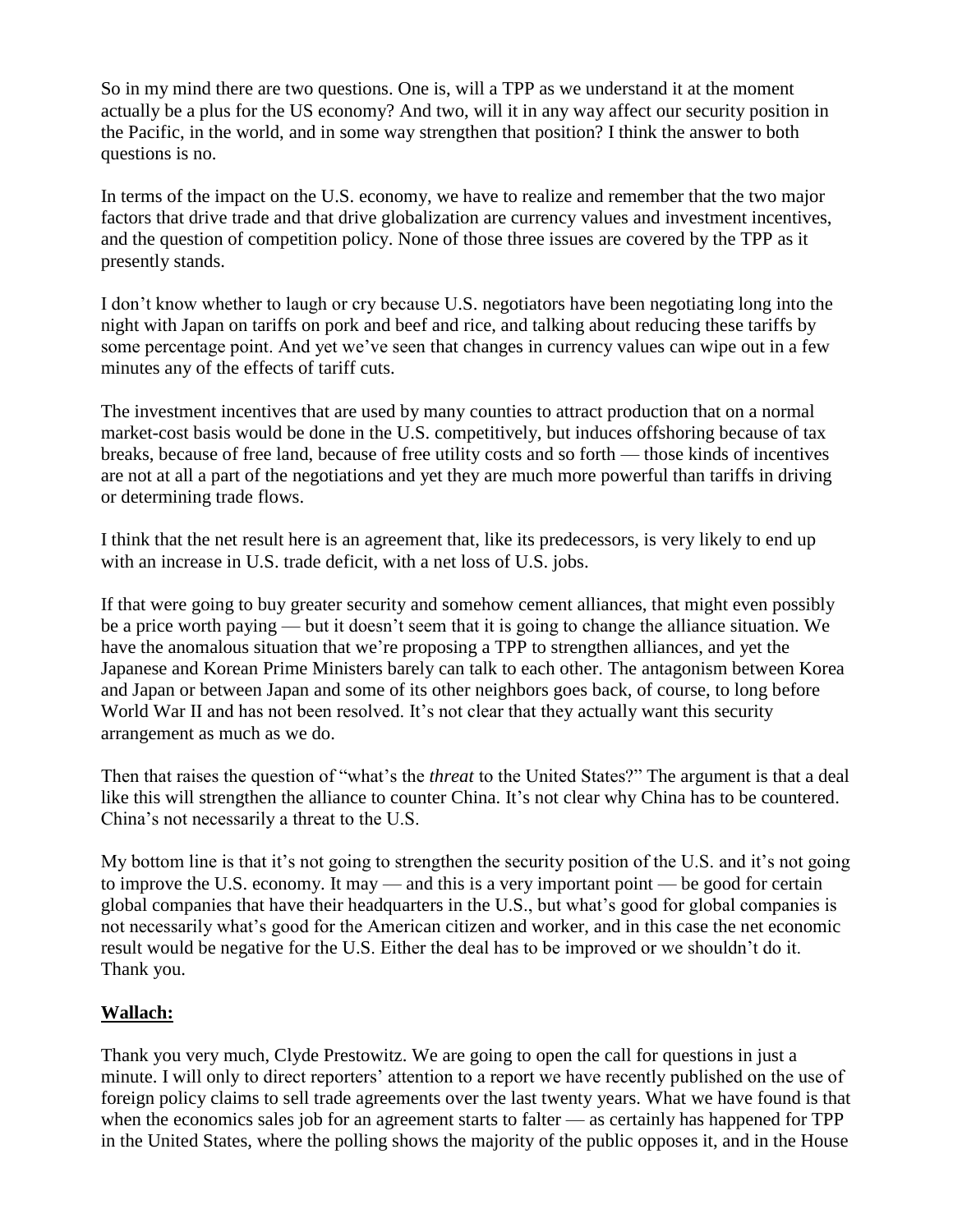of Representatives there is such a strong majority against Fast Track for the TPP that the Fast Track bill was dead on arrival in Congress — *then* you see the shift to foreign policy arguments.

The President's trip obviously is an enormous platform for making that case. So we looked at twenty years of these kinds of claims to sell past agreements that were in trouble the way TPP is in trouble in Congress and in the public here.

Some of the findings were that one, as Clyde just said, the notion that somehow these kinds of rules is going to make the economic trends that are occurring change and that it's going to save certain markets for the U.S. is just empirically proved to be wrong and silly. The data that's in the report shows, for instance, how the eight free trade agreements that the U.S. did between 2000 and 2011 with Latin America, which were sold as keeping "Asia" from dominating markets in the Americas, totally flopped in that all of the pacts were implemented and China's exports to Latin America soared 1500 percent while the U.S. saw only modest export growth. Or the U.S. share during that period of exports into Latin America dropped 36 percent, China's share increased 575 percent, etc. etc.

Adding to the silliness as far as the notion that TPP is somehow going to contain these Asian markets for the U.S. is a map of the existing or undergoing free trade agreements. China right now is negotiating a free trade agreement with Japan and Korea. There already are free trade agreements with China and many of the TPP partners and/or they see them as close allies. The notion of somehow staking the economic corner with TPP is not true.

Then there's the whole China-containment issue and the argument is peculiar in that of course China is invited - as are all Pacific Rim countries - to join TPP.

And then there is this nasty-ish argument that has started to rise: an "us or them" argument to get the public off of thinking about whatTPP would mean for their jobs. That is the "either we set the rules in Asia or China does" argument. It is basically an "us or them" fear-mongering argument to try and distract people, But also it substitutes for "our rules" the TPP but as Clyde has just laid out, many of those rules are actually against our national interest and would undermine our security.

The report has literally twenty pages of quotes pulled directly from the Congressional Record, from the press with who said what exactly for these past agreements. If you substitute "China" for "Japan" or "Asia" you have the very arguments being made today — and then what happened. We take a lot of the current administration quotes and literally side by side them with the old ones and it's one or two words changed, same line. So with no further ado let us go to questions.

#### **Will Mauldin,** *Wall Street Journal***:**

Hi this is Will Mauldin with the *Wall Street Journal*. Clyde, I was just wondering, as somebody who's been involved in negotiating with Japan before and seen the history of it, where do you think the U.S. is right now in the negotiations, and what do you think the medium-term outcome would be this year, especially after Obama's visit?

#### **Prestowitz:**

It seems that they are in trouble. Mike Froman, U.S. Trade Rep., was out there last week, and I frankly expected that he would come away with the deal with Japan done and it didn't happen. It seems that the agricultural interests are stubbornly fighting reduction of tariffs and more market opening in key agricultural sectors. We of course have been pushing the Japanese on opening their automobile market now for the about 30 years.I mean, as long as I've been in it, that's been one of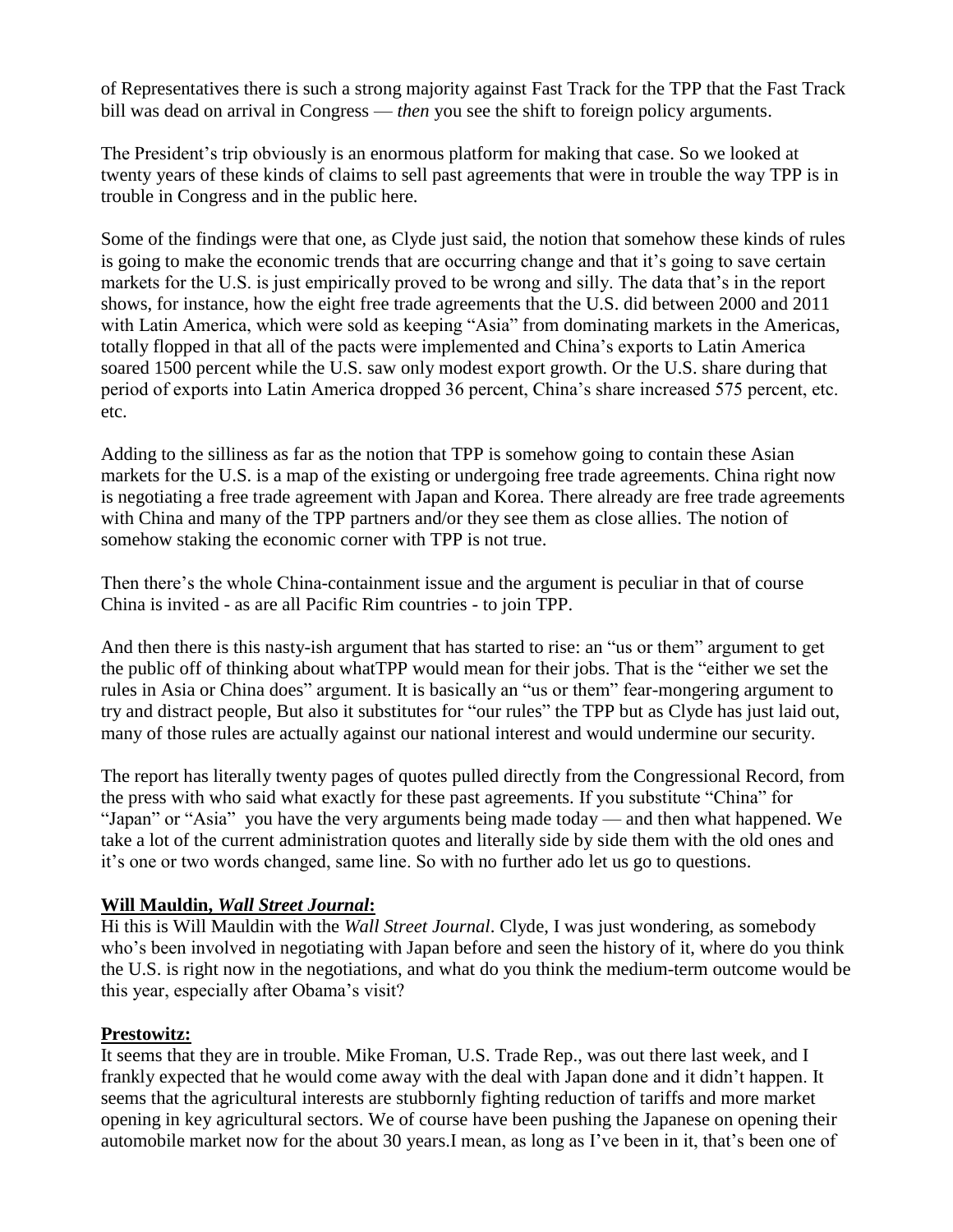the major issues. That doesn't seem to be moving very well either. There are some last minute discussions going on between Wendy Cutler, Deputy Trade Rep., and high-ranking Japanese. And there may yet come some last-minute deal. But to me it looks like they're not making the kind of progress I expected.

#### **Rep. DeLauro:**

In *Politico* just, I guess it may have been just yesterday, it said it was unlikely for the two sides to have anything for leaders of the two countries to agree on...maybe next time when they get together.

#### **Prestowitz:**

One of the things that's interesting is that the TPP really doesn't have much significance if Japan is not in it. The issues that are being discussed — rice, beef, pork, automobiles — are old. It's déjà vu, when I look at it I think, my God, this discussion hasn't changed since 1980. And yet they're having trouble coming to some minimal arrangement on that, which is surprising at this late date. Even if these issues are resolved in some way, if they find a way to declare victory, they will not affect the economic relationship between the U.S. or trade or jobs in any significant way, except probably to increase the U.S. trade deficit.

#### **Wallach:**

For reporters this is Lori, keep in touch with me by email. I'm actually going to be heading to Japan and Korea right after this call to inquire about some of those very questions about what's going on particularly in Japan with those negotiations. But also with Malaysia and other countries about all the other issues on TPP that are not resolved even if the U.S. and Japan got their bilateral market access deal arranged. There's still a list of about 20 knock-down drag-out issues that go to countries' fundamental interests, like Malaysia and the use of macro-prudential financial regulations and capital controls. So stay tuned, I will be back on Monday, but will be available by email throughout. Next question!

#### **Matt Ropeik,** *TV Tokyo***:**

Hi everybody, thank you everything you have to contribute here. I have a question. We've been focused a lot on the TPP here and the provision of Fast Track authority. I understand that this is a big trade agreement and that it would have a lot of influence on a very wide range of American interests, on workers, on different sectors of the economy, and on business. What I'm wondering is given so many different voices, so many different industries who would want their industries treated preferentially in a negotiation, and given the incredible degree of congressional gridlock that we see these days, does anyone on this call actually think that if given the chance, Congress could review and successfully amend and successfully pass TPP legislation without the Fast Track authority?

#### **Rep. DeLauro:**

There is real diversity. And the fact of the matter is we have a constitutional authority to deal with trade agreements. So many parts of that have been abdicated over the years. On the other hand, we did say several years ago that one of the integral parts of dealing with trade promotion authority we laid out some principles including oversight committee, working with committees of jurisdiction. And of all of the principles that were agreed to, none of them have come to pass, totally abrogated here. You can make a determination and say you can't get agreement but there was never a process tried. It was bypassed totally, which is why there was so much opposition to trade promotion authority, and Congress not willing to go back to business as usual. Now there is a scrambling to try to engage with Members of Congress. As my colleague, Mrs. Slaughter pointed out, and I had a very similar experience on the food safety side of the agreement, you cannot have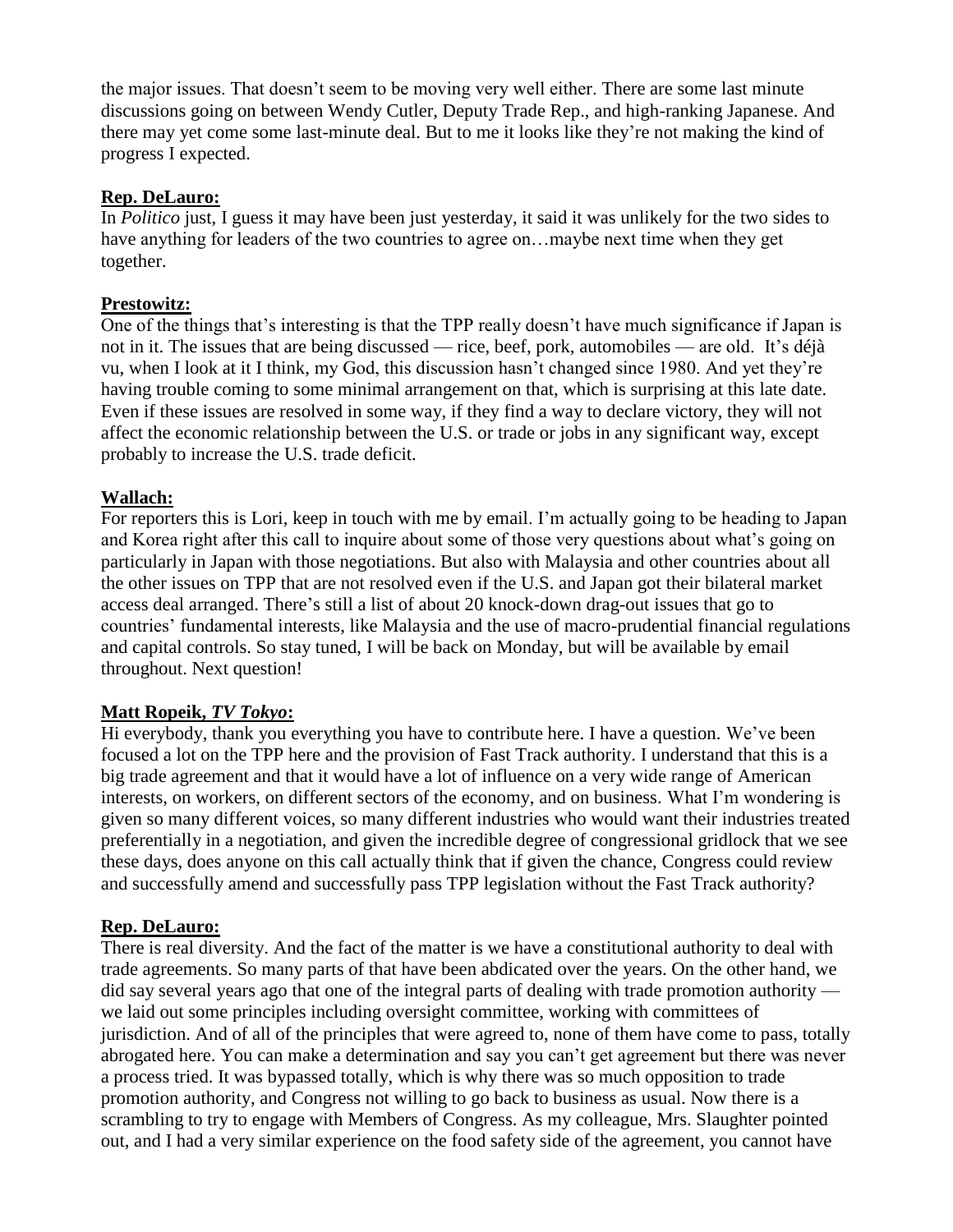staff, you have to review the documents. Some is in bold, some is not and the bold parts are agreed to, different issues on different pages. It's quite extraordinary for people who want to be conscientious and take a look at these efforts in order to move forward on trade issues. To say that Congress can't do it just bypasses every effort or principle that was put into place to try to include and to incorporate both congressional oversight and input into the process.

#### **Rep. Slaughter:**

Let me add one thing onto that. The Fast Track bill that the President's trying to get approval for has no Democratic sponsors. And we had at least 30 Republican Members state that they would not support Fast Track. If there are no Democrats voting for it in the House and 30 Republicans voting against it, that's pretty impressive. One of the biggest changes for us is the Senate Finance Committee Chair. Replacing Max Baucus is now Ron Wyden of Oregon. And he is in no rush, as he said, to move Fast Track through his committee. Minority Leader Pelosi and Harry Reid in the Senate have said that they're not keen on this Fast Track either. Frankly, the White House basically knows this is over.

#### **Prestowitz:**

If I can just jump in I think the question was, "Can Congress pass a deal without Fast Track?" and my own view here is that Fast Track has become reversed, that Fast Track can't be passed unless there's an agreement to pass the deal. We're using the term "Fast Track" but of course the official term is TPA, "Trade Promotion Authority". The reach for the euphemism tells you they're in trouble, they don't want to call it Fast Track. I think the problem is that over the years Members of Congress have found that Fast Track authority has been used in ways that essentially step through things that were objectionable. So now you can't get Fast Track unless an administration has essentially taken this agreement through all the key elements of the deal. So as I said it's kind of reversed. You have to be able to pass the deal before you can get Fast Track. I think Fast Track has become more of an obstacle than a solution.

#### **Rep. DeLauro:**

I don't know if you'd agree Clyde, that not being able to get trade promotion authority — and I think that's really what the facts are, it's just not there at the moment — is a signal to trading partners that what they potentially agree to can be upended. If we had looked at a trade promotion authority for what it can be and should be, that may be a different outcome in terms of cooperation and collaboration to get us to a free trade agreement — what you pointed out — that in fact is going to help the U.S. economy. The past has demonstrated that in fact those trade deals have not helped the U.S. economy or U.S. workers.

#### **Rep. Slaughter:**

Let me just interject there for a moment because I think this is a critical issue. What we're really talking about here is the bill, itself. Fast Track will keep us from getting it, but not a single trade bill since I've been in Congress has been enforced. That's one of the major things is there's people who negotiate trade bills and then wash their hands of it basically. We need some changes in that and we have a bill that I've been carrying for years to set up an authority in the United States to absolutely make sure those trade agreements are kept, and if they're not we have what we call "snap-back" to stop that trade agreement until they fix it. It's the unseen barriers to trade that's kept us from having free trade or balanced trade with any of our partners. And not a single time, except maybe a case going to the WTO which languishes for years, has anything been done about enforcement.

#### **Wallach:**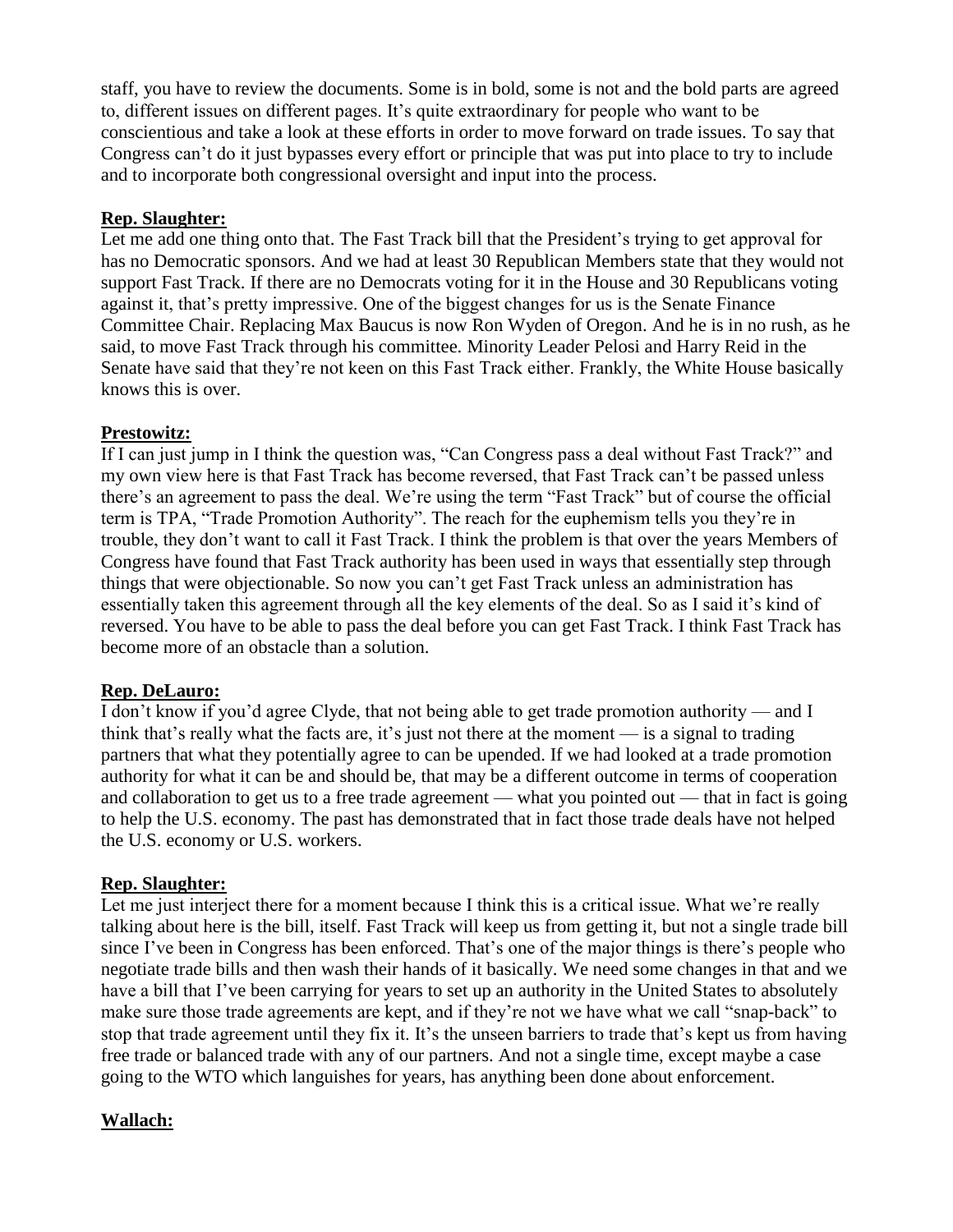Just to add a little bit of data looking across the twenty years of trade agreements since NAFTA and the WTO, the answer about whether one can get an agreement passed without Fast Track is basically when it's actually about trade per se — about cutting tariffs and lowering quotas, etc. there have been various pretty significant agreements that have been passed without Fast Track. Like for instance, there was a vote on the bilateral China-WTO accessions/removal of annual permanent normal trade relations review — which was a donnybrook of a trade fight — but it was done under normal procedures and it was largely traditional trade matters that were at stake and it passed. The place where Fast Track becomes necessary is when trade agreements have overreached into diplomatic legislating. That's what the history of it looks like. Because for instance, the Clinton Administration — after Congress voted down their Fast Track request in 1998 on the House floor — did about 100 agreements that were about tariff cutting - that were honest-to-God trade agreements, and those did not require Fast Track. The TPP is so overreaching on its non-trade policy impositions with TPP that it's hard to imagine how an agreement like that would get through without kind of expedited procedure, particularly since the negotiators have ignored some of Congress' most direct orders.

But one thing I wanted to just flag for all of the foreign reporters who are on from the Asian countries that the President is visiting, the U.S. constitution gives authority for trade to Congress. That's why an agreement has to be approved. It's not like a parliamentary system where when the trade minister signs it's as good as done. And Congress has been very explicit that there have to be enforceable disciplines against manipulating currency values to get an export benefit. Under the calculation that is being used and certainly the analysis of what that would involve, that would have Korea, Japan, and a bunch of other TPP partners as currency manipulators. And sixty U.S. senators — i.e. a veto-override supermajority — and 230 House Members sent letters to Congress saying they would not vote for TPP on Fast Track, off Fast Track, any TPP that didn't have these currency provisions.

So to some degree the answer is yes, a trade agreement that's about trade could get passed without Fast Track, but an agreement that is way beyond trade and into imposing all kinds of policy decisions on the patents of medicines, and immigration visas, and financial regulation, and food safety — and that doesn't have the key provisions that Congress has said repeatedly in majority for years have to be included, does not look to be in good shape with Fast Track or without Fast Track I would suspect. But I guess, Members of Congress, I'd be thrilled to be corrected.

#### **Rep. Slaughter:**

Not by me! It's not going to happen.

## **Wallach:**

May we have our next question please?

#### **Ellen Furguson,** *Congressional Quarterly***:**

This isn't a very complicated question. Based on the speakers today, you all say TPP is dead, so I'm wondering why are we having this call?

#### **Rep. Slaughter:**

Fast Track is dead.

#### **Ellen Furguson,** *Congressional Quarterly***:**

Well also from your comments, raising the number of issues that are still to be resolved and several of you indicate are probably not resolvable, it seems like TPP is dead.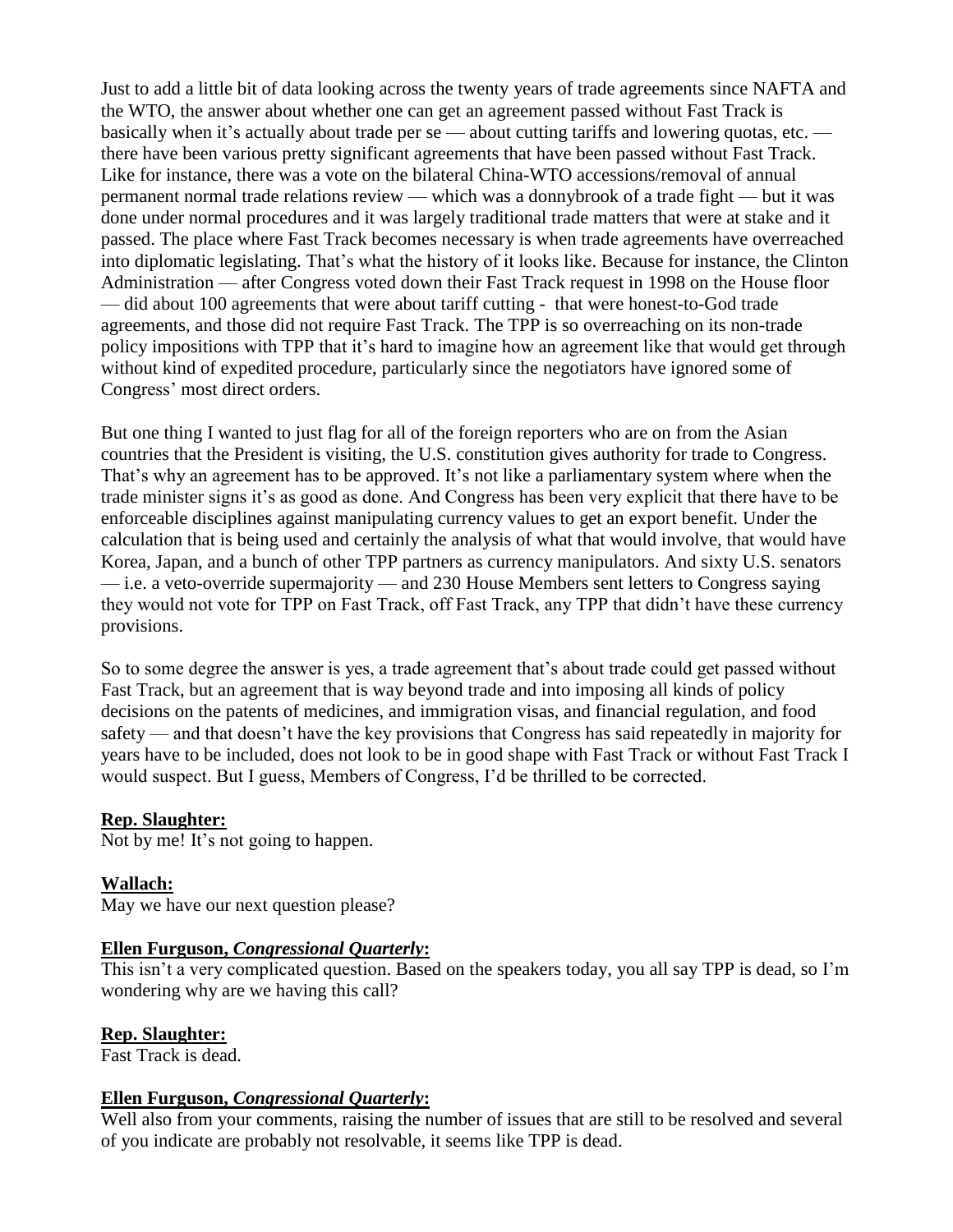#### **Prestowitz:**

Ellen, this is Clyde. No, I don't think TPP is dead, but I think that maybe it should be. The administration is struggling to come up with something they can call victory. The President's going to Asia. They definitely want some kind of a deal that they can declare a victory. I've been here before when administrations get into the mode of "we must declare victory", typically they agree to things that turn out to not be very good. But I don't think it's dead, I think it's still being kept alive because it has become a political high priority for the President and for this trip, and that in a way is just the problem.

#### **Wallach:**

We have time for one more question and then we need to close our call.

#### **Don Lee,** *LA Times***:**

Good morning, Congresswoman DeLauro, you mentioned that two thirds of people were against Fast Track, and I wonder where you got that from. The Pew Research recently indicated that a majority of the public was actually in favor of free trade with Democrats a little more than Republicans in fact. I wonder if you can comment on that. And a quick question for Clyde, how much would American credibility and standing, especially in Southeast Asia, be hurt if this falls apart? We've been negotiating for four years and you talk about what the Administration is saying its interests are, but on the flip side there has been a lot of criticism of American leadership and people have been critical of the TPP as well and so I'm just wondering what the impact would be. Thanks.

#### **Clyde Prestowitz:**

Well, Don, this issue of credibility is always rolled out when an agreement is in trouble, and the issue of credibility is used as a club to push it through. What interests me is, we hear from Asia, particularly Southeast Asia, that they want America to be back, so to speak, that America needs to maintain its credibility. On the other hand, we don't get from those sources any specific agreements on security or trade issues that might put them in a position in which China would disapprove. So it seems to me it's very much one-way rather than a bilateral street. I think we can very well reverse the question and say, well, what about your credibility? Because we're having difficulty negotiating an agreement on trade and investment and globalization that is a win-win deal, and yet our trading partners are suggesting that if we don't go for a deal that is suboptimal, then somehow our credibility is being questioned. It's kind of a false issue. The things that we're negotiating, much of it is not trade. Much of it is investment, much of it is administrative. And it's stuff that may facilitate the operations of certain global companies, but it's not going to have much positive effect on the U.S., perhaps negative effect on the U.S. As I said earlier, the main drivers of globalization and trade are not being addressed by this deal. So again, it's hard for me to see how credibility is on the line.

#### **Rep. DeLauro:**

This is Rosa, because the gentleman asked a question. I just wanted to add something to what Clyde said and it may be with regard to something we were talking about with the TPP. It may be that TPP won't move forward without any addressing of the currency issue. I just wanted put that point on it.

We can get you the citation for the data that I was using. When you ask the American public about free trade, there's an interest in saying they're supportive of that effort. But if you begin to parse that and talk about NAFTA more particularly, people understand what the results of that are and what the changes are. You take a look at the questions, and you take a look at the questions that were done with the Business Roundtable and see what that produces. But overall there is a – when